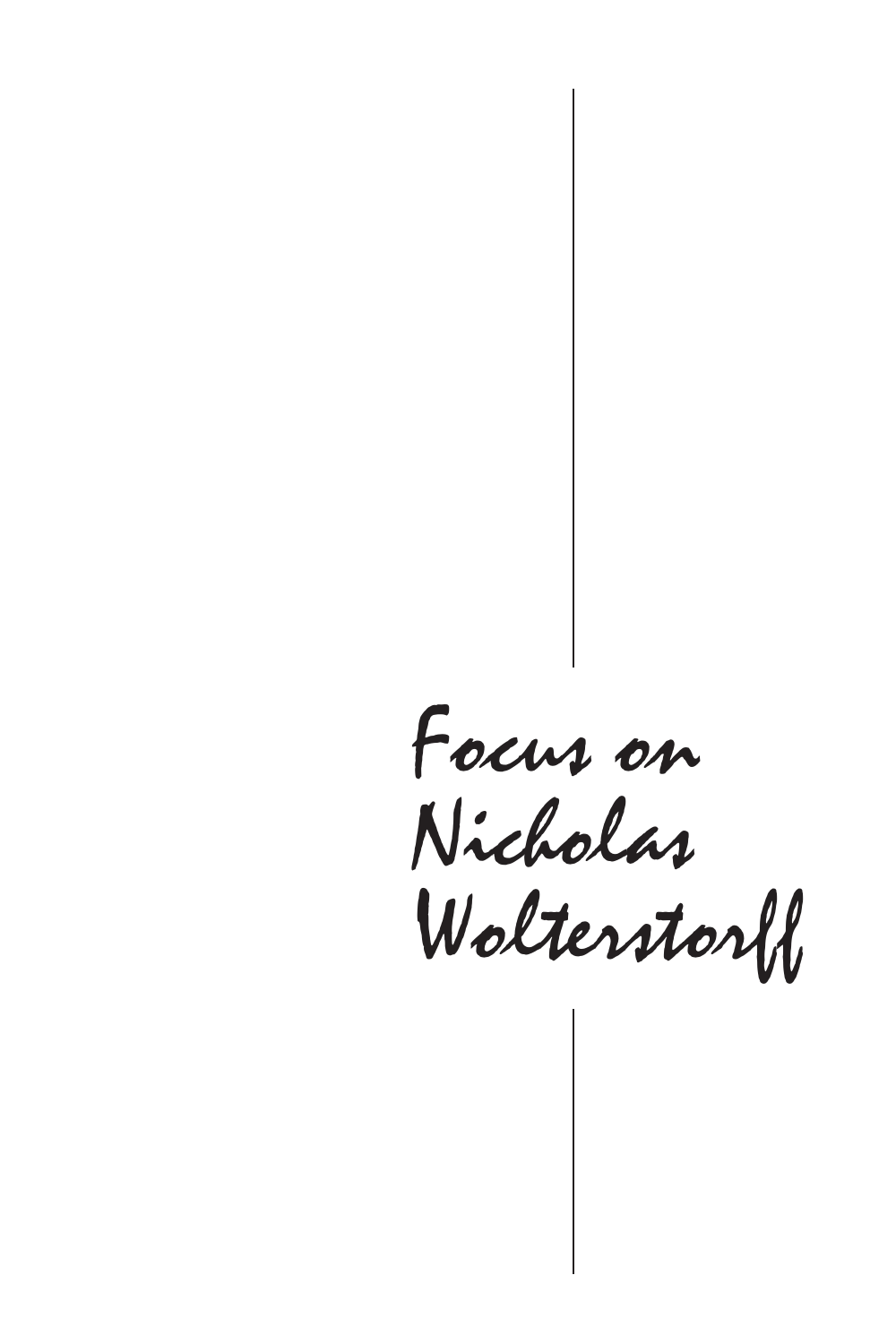# NICHOLAS WOLTERSTORFF'S *JUSTICE: RIGHTS AND WRONGS:* AN INTRODUCTION

# Paul Weithman

#### ABSTRACT

This introduction sets the stage for four papers on Nicholas Wolterstorff's *Justice: Rights and Wrongs*, written by Harold Attridge, Oliver O'Donovan, Richard Bernstein, and myself. In his book, Wolterstorff defends an account of human rights. The first section of this introduction distinguishes Wolterstorff's account of rights from the alternative account of rights against which he contends. The alternative account draws much of its power from a historical narrative according to which theory and politics supplanted earlier ways of thinking about justice. The second section sketches that narrative and Wolterstorff's counter-narrative. The third section draws together the main points of Wolterstorff's own account.

KEY WORDS: *justice*, *nominalism*, *right-order theory*, *human rights*, *Wolterstorff*

JUSTICE IS ONE OF A HANDFUL of topics that has dominated philosophical ethics in recent decades. The problems about justice that have commanded the most attention in the philosophical literature have been problems raised by thinkers working within the liberal tradition. These thinkers have largely taken the politics of rights for granted. While they acknowledge that rights need to be provided with some philosophical foundation, they have assumed that that foundation can be provided and that significant progress has recently been made in understanding what rights are and why we have them.

Religious ethicists and moral theologians have been attentive to this philosophical work. Unfortunately, philosophers have been far less ready to return the favor by attending to work in religious ethics and moral theology—despite the fact that some of this work expresses deep reservations about liberalism and about rights in particular. If these reservations do attract attention, it is too often perfunctory and ends in dismissal without any serious attempt to come to grips with the deeper motivations of the criticism. The results are misunderstanding and missed opportunities to converse across disciplinary boundaries that are far more permeable than disciplinary literature sometimes suggest.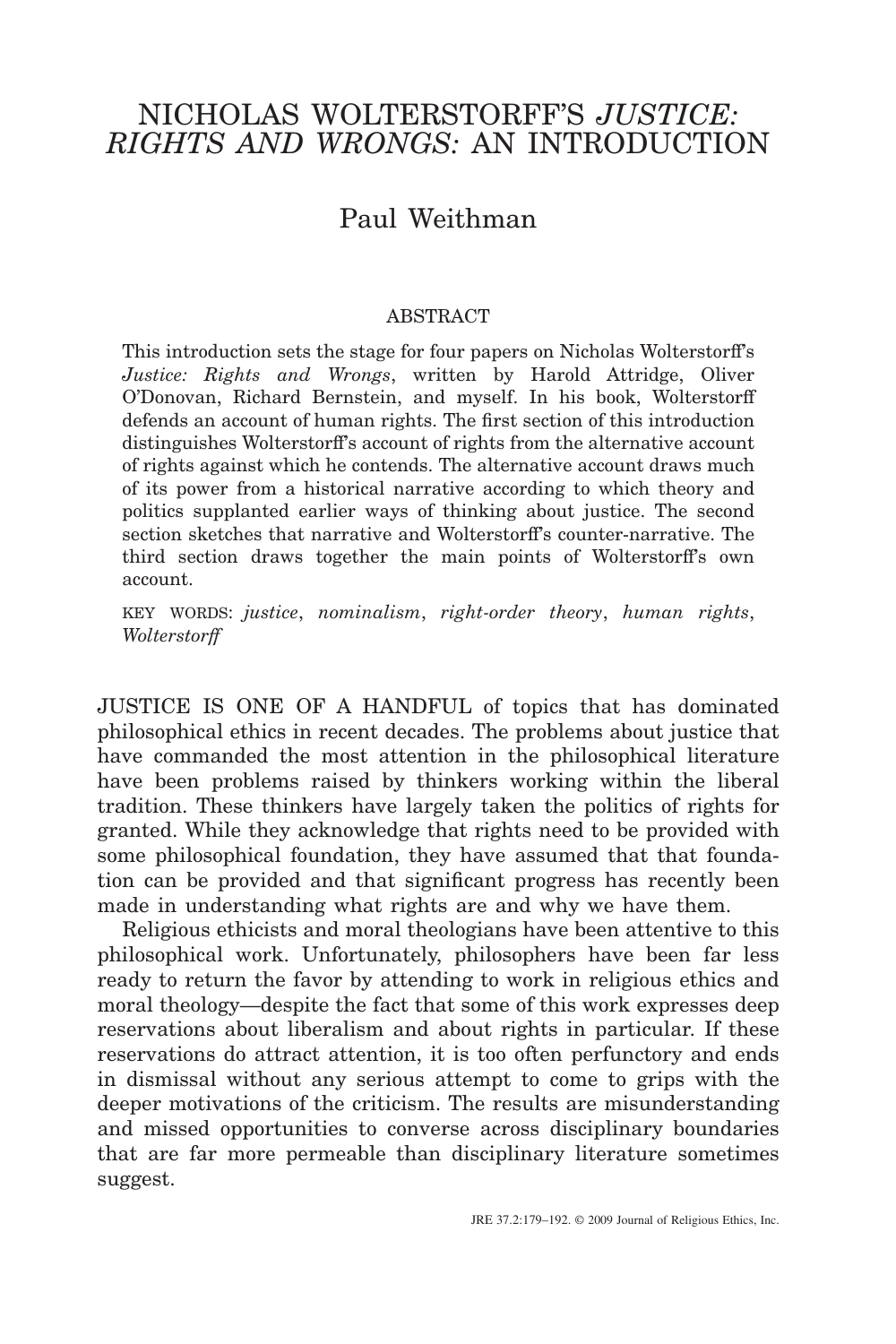The focus of the following essays is not justice, but a book about justice: Nicholas Wolterstorff's *Justice: Rights and Wrongs* (2008). Wolterstorff taught philosophy at Calvin College for many years before moving to Yale Divinity School as the Noah Porter Professor of Philosophical Theology. Throughout his career—in books and articles on aesthetics, epistemology, the history of philosophy, and the philosophy of religion—Wolterstorff has explored religious questions with philosophical rigor and philosophical questions with exquisite sensitivity to religious concerns. As I hope will be clear from this introduction, *Justice: Rights and Wrongs* is no exception. The literature and the range of problems Wolterstorff takes up, and the clarity with which he treats them, all make the book of great interest to religious ethicists and moral theologians as well as ethicists and political theorists working within professional philosophy.

*Justice* was the subject of prepublication conferences at Emory University's Center for the Study of Law and Religion, and at the University of Virginia's Institute for the Advanced Study of Culture. Three of the papers that make up this focus issue—those by Richard Bernstein, Oliver O'Donovan, and myself—were first presented at the Virginia conference. An additional paper, by Harold Attridge, supplements those three. In bringing together philosophers, a moral theologian, and a scripture scholar to engage a thinker of Wolterstorff's interests on the subject of justice, this collection of essays tries to exemplify the kind of interdisciplinary conversation it hopes to encourage.

Wolterstorff develops a theory according to which justice is "ultimately grounded on inherent rights" (2008, 21). He does not attempt to show that justice requires the recognition of any given set of rights, such as those listed in the American Bill of Rights or the *Universal Declaration of Human Rights*. Rather, his book explores the philosophical foundations of rights. In implying that some rights inhere in human beings, Wolterstorff means that human beings have some rights simply by virtue of "the worth of beings of their sort" (2008, 10–11). This claim, which lies at the heart of Wolterstorff's theory, requires considerable unpacking. We will have to see what kind of worth human beings have, how they come to have it, whether all and only human beings have worth of that kind, and how that worth grounds rights.

Wolterstorff's account of the worth that grounds human rights is irreducibly theistic and, he says, specifically Christian (2008, x). Human beings have worth because they are loved by the God of the Hebrew and Christian Scriptures, and loved by God in a quite specific way—in what Wolterstorff calls "the mode of attachment." Love as attachment is not a love that responds to excellences of the beloved; it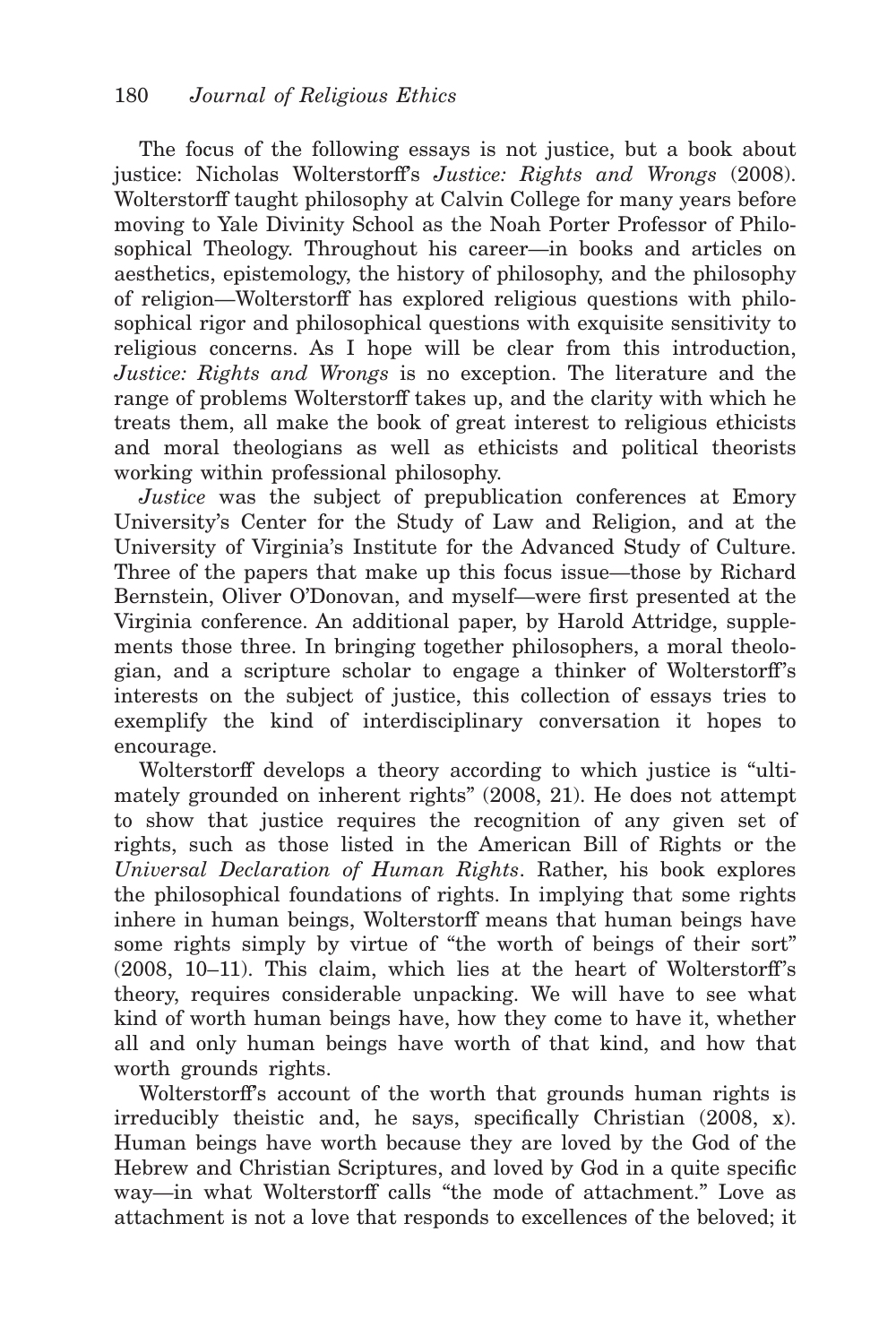is simply the love that a lover has for things and persons to which he or she is bonded (2008, 189–90). Wolterstorff finds this kind of love discussed in Augustine. The worth we have by virtue of being loved by God in this way is, he thinks, what grounds our rights.

I will say more about this account in the third section of this introduction. But I believe we can learn quite a bit about Wolterstorff's theory of justice, and about the interest of that theory for moral philosophy, moral theology, and religious ethics, by looking at the conception of justice with which he explicitly contrasts his own. That conception is one he calls "justice as right order." The conception is, he argues, widely influential. It underlies much of the criticism of rights theory and rights talk that enjoys such currency, particularly among religious thinkers.

Wolterstorff remarks that he initially found many critiques of rights confusing (2008, xii). Sympathizers of rights may well share this experience. Those critiques can be highly polemical and are often leveled in abstraction from the details of the developed intellectual positions at which they are aimed. Wolterstorff has made a tremendous contribution to what we might call the "cartography" of philosophical and religious ethics by locating and mapping a single position that is occupied by the diverse critics of rights whom he groups together. Seeing exactly what distinguishes their conception of justice, in a way that explains their criticisms, sheds a great deal of light on Wolterstorff's book and on the larger debates to which that book makes so signal a contribution.

Wolterstorff's own attempt to say what is at issue between right order theorists and rights theorists takes up a relatively small portion of his book. However, because of its importance, and because it is the part of the book that is least well canvassed in the focus essays, I will begin with it and give it disproportionate attention. A good deal of the book is given to historical narrative; I will discuss this in the second section of this introduction. I will then lay out the essentials of Wolterstorff's own view in section three.

### 1. Right Order Theory

The right order conception of justice is, Wolterstorff says, a conception espoused by—among others—Oliver O'Donovan, Joan Lockwood O'Donovan, Alasdair MacIntyre, and Stanley Hauerwas. By defending a Christian theory of human rights, Wolterstorff hopes to offer an account that Christians can embrace. By defending it against the right order theorists he identifies, he—like Jeffrey Stout in his own recent book (2004, 75–76)—hopes to counter their influence among Christians outside the academy as well as within it (Wolterstorff 2008, 1–2).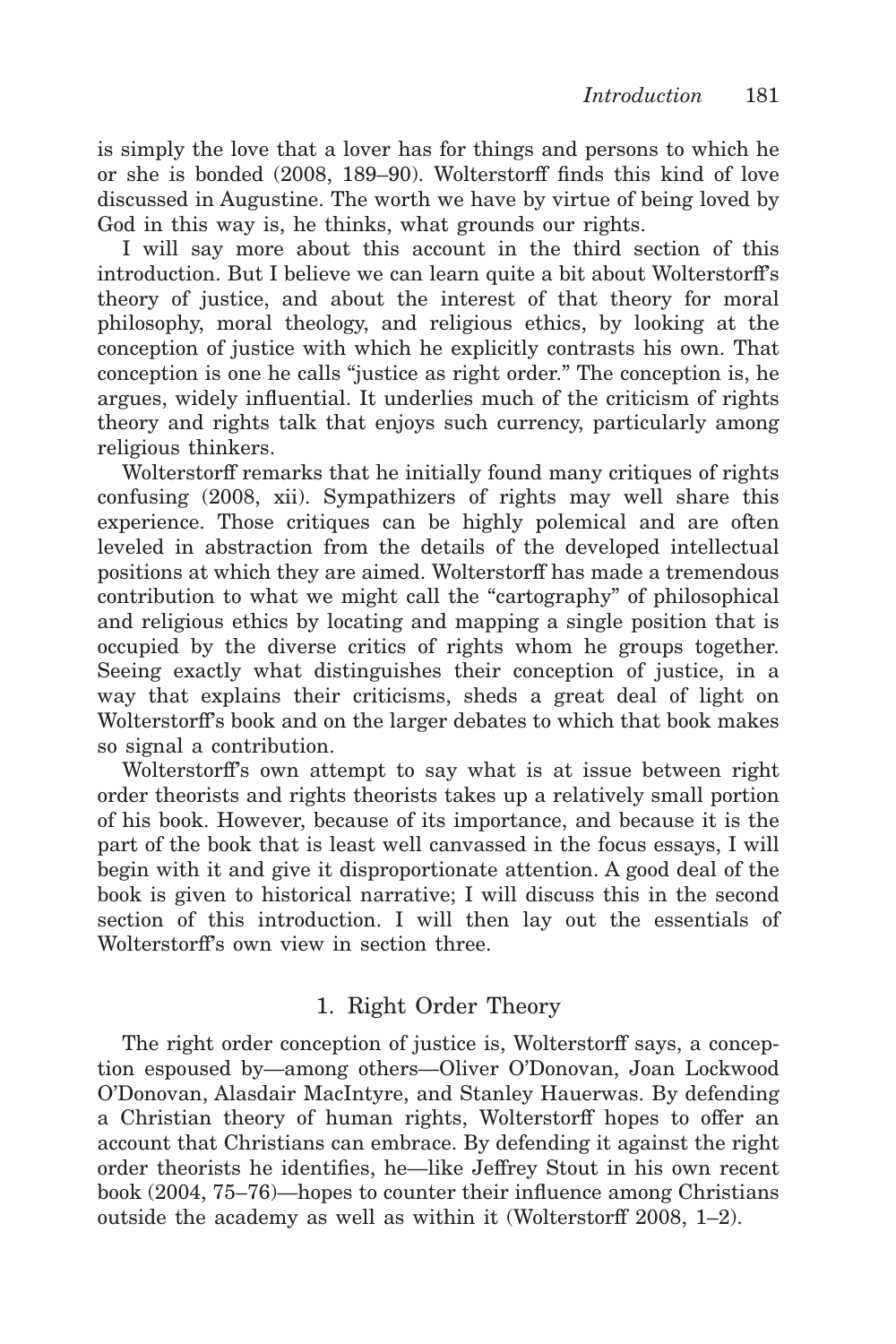It may be surprising that Wolterstorff ascribes a conception of justice to Hauerwas at all, since Hauerwas has so famously said that "justice is a bad idea for Christians" (1991, 45). But Wolterstorff is surely right to read Hauerwas as objecting, not to justice, but to a particular conception of justice that he sees embodied, and degraded, in contemporary liberal democracies (Wolterstorff 2008, 94–96). Christians who follow Hauerwas in thinking that justice is a bad idea, and those who follow Anders Nygren in saying that Christianity has rendered justice "obsolete" (Wolterstorff 2008, 1), are exaggerating just as surely as those who follow Marx in claiming that full communist society is "beyond justice" (Rawls 2007, 335). Norms of justice apply to every human society. The question Wolterstorff takes up is that of which conception of justice—justice as inherent rights or justice as right order—is the most defensible. He is quite right that this question is obscured if the fundamental difference between him and his opponents is described as a difference over whether justice is desirable at all.

As Wolterstorff notes, advocates of justice as right order typically inveigh against natural rights. They sometimes take natural rights to be the rights human beings would have—in the words of MacInytre that Wolterstorff quotes—if they were "stripped of all social status, [rights] possessed by an individual as he or she is alone, prior to any communal relationships" (2008, 32–33). However, Wolterstorff counters, "no proponent of natural rights... engage in, or attempts to engage in, the stripping process of which MacIntyre speaks." "In identifying certain of the rights of a member of the social order as *natural* rights," he continues, "one is not engaged in the impossible project of imagining this entity as a purely natural, asocial being. One is simply taking note of what does and does not account for her having those rights" (2008, 33).

What does and does not account for someone's having natural rights, in Wolterstorff's view? Natural rights, he says, are rights that are not socially conferred. That is, they are rights that do not depend upon social practices or institutions. Once we see that this is what natural rights are, Wolterstorff thinks, it is clear that, far from rejecting the existence of natural rights, proponents of justice as right order are committed to their existence. For right order theorists typically agree that human beings have natural obligations. As we will see, Wolterstorff thinks rights are correlative to obligations: if I have an obligation to you, then you have a right against me. The right order theorist's recognition of natural obligations therefore commits her to the recognition of natural rights. Therefore, Wolterstorff thinks that casting difference between the right order conception of justice and his own as a difference over the existence of natural rights is no closer to the truth than is casting it as a difference over the desirability of justice.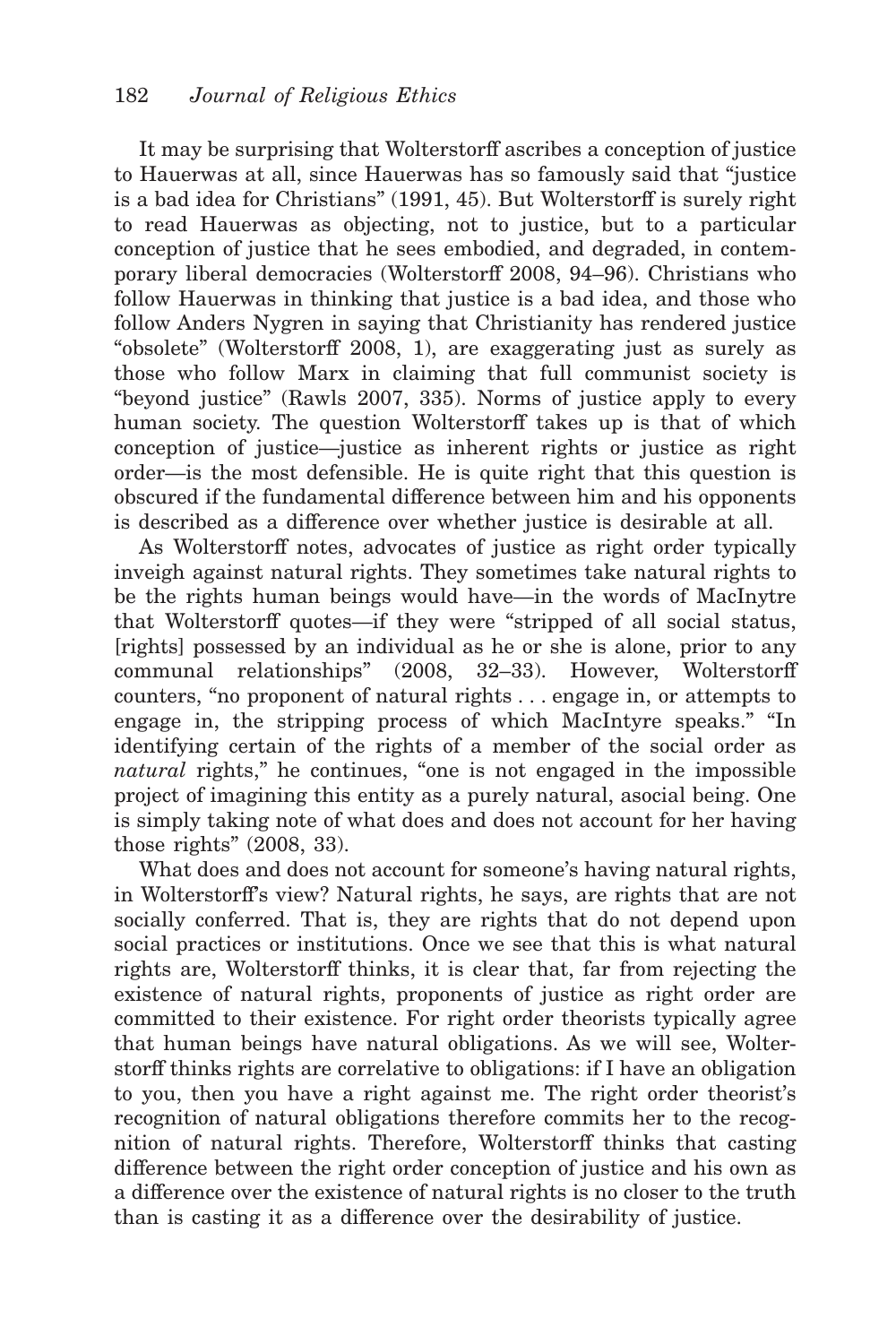At one point, Wolterstorff says right order theorists deny that being human is "by itself, enough" to account for why people have rights. This remark might be read as suggesting that the difference between right order theory and Wolterstorff's inherent rights theory is that he asserts what right order theorists deny, namely the sufficiency of humanity "by itself" to ground rights. But Wolterstorff does not think that *humanity* is sufficient to ground rights either, since he thinks human beings have rights because of their *worth*. <sup>1</sup> One of the problems to which his theistic theory is a solution is the problem of how that worth is to be accounted for. Wolterstorff's answer, as we have already seen, is that it is accounted for by God's standing to us in a certain value-conferring relation. Of course, Wolterstorff would still insist that while on his view, an important form of human *worth* or *value* is conferred, the *rights which are grounded on that value* are not. This is what he thinks distinguishes his view from right order theories. According right order theories, all *rights* are conferred, but this way of putting the difference may leave out something that is essential to right order theories, at least when taken in conjunction with what is said about how right order theorists think rights are conferred.

Wolterstorff suggests that right order theorists think rights are conferred by laws, by agreements, or by standards that transcend any actual society. These laws, agreements, and standards establish objective obligations among persons and, in that way, confer their rights. A central element of right order theories is what they say about how these standards put individual persons under objective obligations. The standards that establish such obligations are standards of justice. These standards are social. As Wolterstorff notes at one point, right order theorists think that "[j]ustice is present in a society... insofar as the society measures up to whatever is the standard for the rightly ordered society" (2008, 30). This means that objective obligations are specified—and hence rights are conferred—by norms that apply, in the first instance, to *societies*. <sup>2</sup> According to right order theorists, the reason concrete individuals have obligations—and hence rights—is that they are, by nature, members of societies that are held to those standards. Right order theorists therefore think that individuals' natural rights are not just conferred but are also *membershipderivative*: derivative from their being part of a group the members of

<sup>&</sup>lt;sup>1</sup> In a revealing passage Wolterstoff says that "*worth* is sufficient for having rights,"

not that *humanity* is sufficient (2008, 36; my emphasis).<br><sup>2</sup> Wolterstorff 2008, 265 does recognize this explicitly where he avers that "the norm" for right order is thought of as a matrix specifying in a general way *the obligations of members of the social order*." My point in the text is that the social character of the matrix is not connected with the description of what divides Wolterstorff from the right order theorists.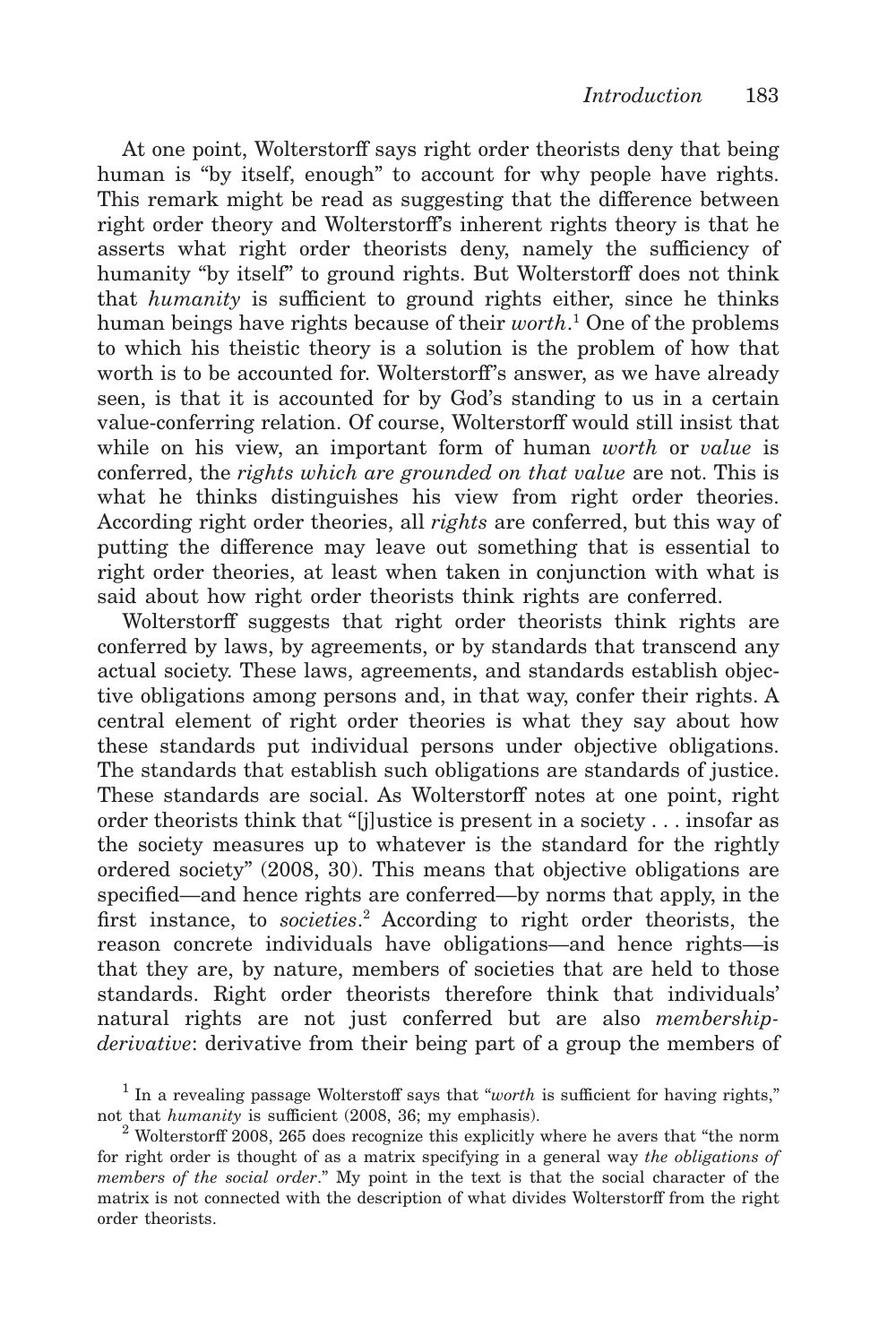which, as such, have obligations. If that group is all-inclusive, then individuals' rights are derivative from their belonging to a kind the members of which, as such, have obligations.

On Wolterstorff's own view, by contrast, the natural rights of individuals are not membership-derivative. That is because rights are founded on a value that is conferred by God, and God does not confer such value mediately on individuals by conferring it on their societies or kinds. Rather, God confers it immediately on individual human beings by loving them. Moreover, because the love that confers that value is love as attachment, it is love God bestows without regard to any excellences—such as rationality—that have traditionally been thought to define the human species. God loves all human beings, and that love grounds rights, regardless of what human beings may or may not have in common.

Wolterstorff does not rehearse this line of thought explicitly, and nothing he says compels this interpretation. Nevertheless, I think we can read this line into Wolterstorff's especially important remark that "if God loves, in the mode of attachment, *each and every human being equally* and permanently, then natural human rights inhere in the worth bestowed on human beings by that love" (2008, 360; my emphasis). Moreover, we can see why Wolterstorff would be drawn to a view according to which rights are not membership-derivative. For Wolterstorff wants an account of rights that will support his claim that all human beings have rights, regardless of their physical or mental capacities, and perhaps of their state of consciousness. An account that grounds rights on group membership or shared, kind-specific excellences seems unlikely to deliver that.

Some of Wolterstorff's remarks suggest he thinks that in locating what divides him from right order theorists in the question of whether rights are inherent or conferred, he has seen more clearly than they have what is at stake between them. This way of drawing the contrast, however, still leaves many of the right order theorists' criticisms of rights theory unexplained. Now suppose that the contrast Wolterstorff wants to draw is characterized as a disagreement about whether individuals' rights are or are not also membership-derivative, derivative from their membership in a group or a kind. Then that contrast looks much more like the contrast right order theorists themselves have described. We can see why Oliver O'Donovan says in his contribution to this focus issue that "[r]adically multiple rights arise from, and reflect, the radical ontological distinctness and multiplicity of human persons" and that "[m]ultiple rights express a plural ontology of difference, the difference between every rights-bearer and every other, instead of a unitary ontology of human likeness." In addition, we can see why Joan Lockwood O'Donovan and other right order theorists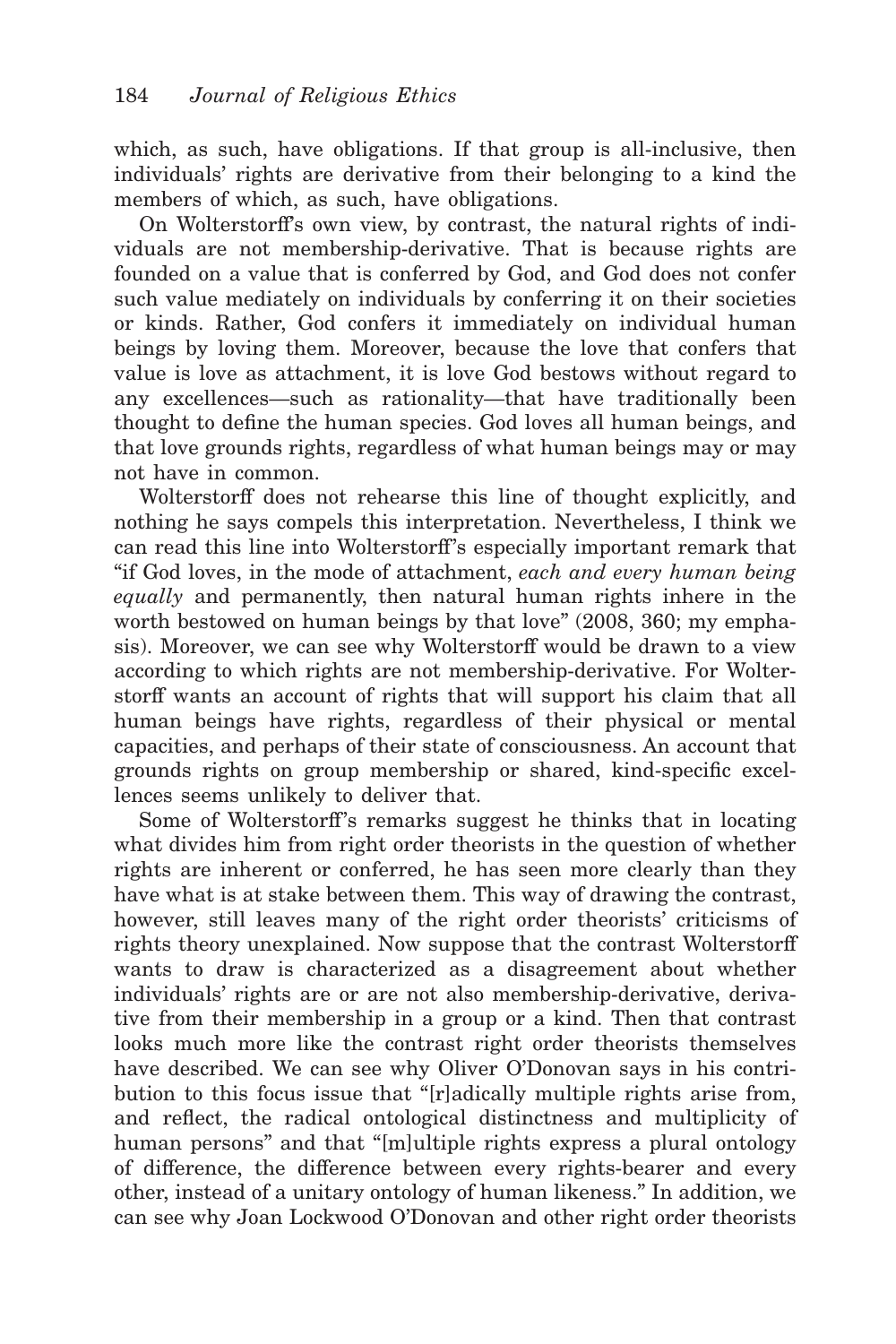have associated rights theory with nominalism (Wolterstorff 2008, 12). For whatever it is that makes all the holders of human rights *human* such as a universal or a form, an essence or soul—does not do much work in a rights theory like Wolterstorff's (2008, 321). Though he does not say so, Wolterstorff's is just one kind of rights theory, and differs in a significant respect from theories that ground rights differently. Moreover, right order theorists will dissent from these other kinds of rights theories on grounds that differ from those on which they dissent from Wolterstorff's.

Suppose one thinks, as some prominent defenders of rights do, that human beings are to be thought of as having a capacity for, and a fundamental interest in, deciding for themselves how to live their lives. Since acting on this interest requires certain immunities from interference by other persons, by civil society, and by the state, it is natural for an account of rights to found rights, in part, on our need for such immunities and, ultimately, on our interest in self-determination.

The result would be a very different account of rights than Wolterstorff's, since he founds rights on bestowed worth and insists that bestowed worth "does not in any way involve reference to human capacities" (2008, 352). But if this alternative account of rights is the one right order theorists have in view, we can understand some of their other criticisms of rights theory. When Oliver O'Donovan says—as Wolterstorff quotes him—that a right is "a primitive endowment of power with which the subject first engages society," what he has in mind is an account according to which rights exist to confer immunities (2008, 31). The view of human beings on which the alternative account rests, the view of them as having an interest in deciding on their own view of the good, can plausibly be described—as it often is by right order theorists—as individualistic. If one of the "powers with which the subject first engages society" is the power over property, as it seems to be in Locke, then we can understand the (in my view mistaken) association of all rights theory with possessive individualism (see 2008, 13).

The individualistic view of the person can plausibly be contrasted with a view of persons as naturally oriented toward the common good of the groups to which they naturally belong. If one thinks, as some right order theorists do, that the latter view of human nature is the correct one, then conceiving of human beings as if they have no *telos*, but have instead a fundamental interest in fixing their ends for themselves, will seem to be an act of illegitimate abstraction. Since what is thought to have been abstracted away are the communal ties in which the human good is to be found, that act of abstraction will be criticized as an act of imagining an asocial person. The fiction of a state of nature functions, in some rights theories, to make that abstraction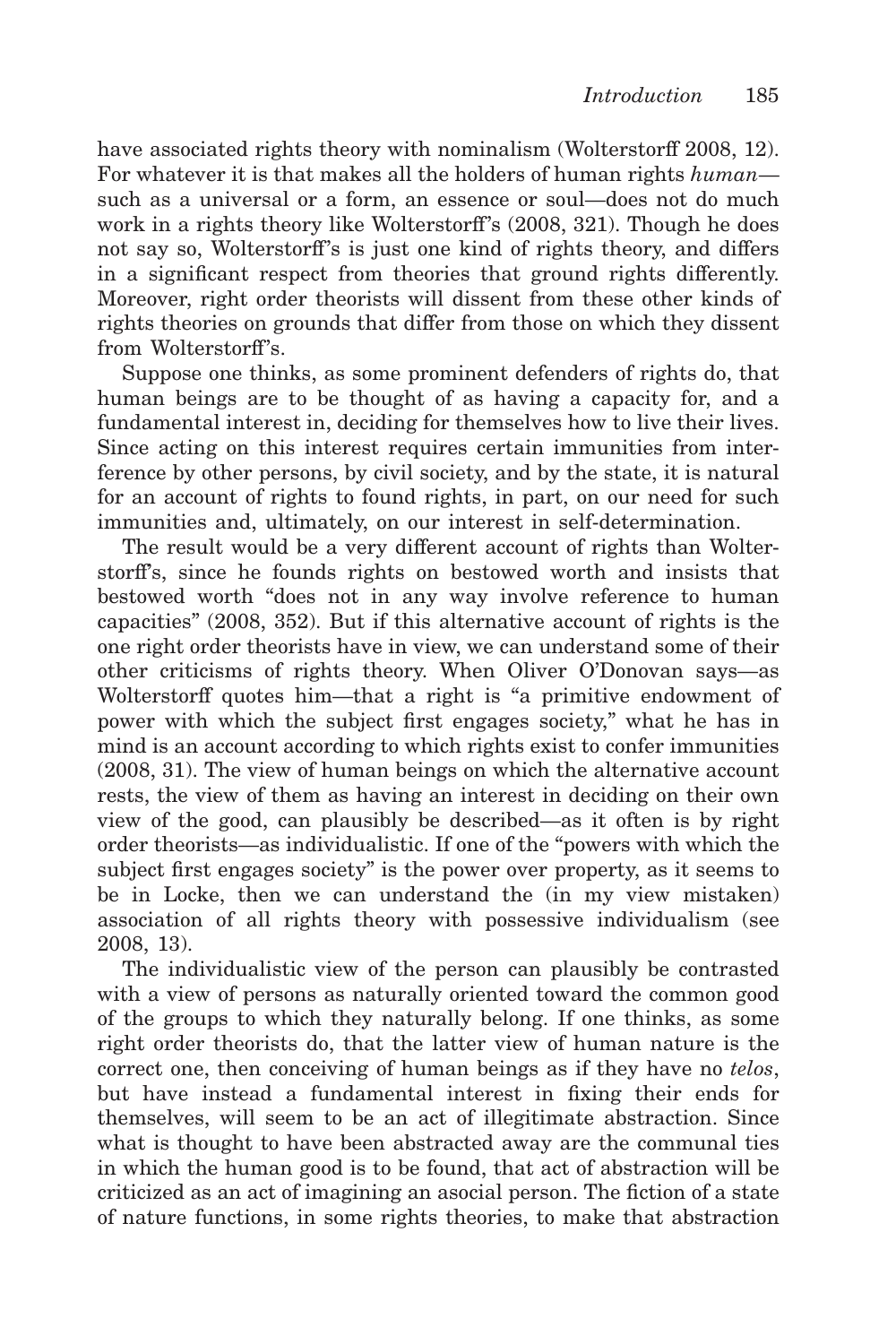vivid so as to make fundamental human interests more clearly visible. It is because right order theorists think such theories mistake our interests so profoundly that they seize on the fiction and say just the sort of thing about rights theories that MacIntyre does.

Wolterstorff's identification of the right order conception of justice as a distinctive conception is extremely illuminating. The distinction enables us to look at contemporary debates about justice and rights in an entirely different light, and to see into them far more deeply. Reflecting on how the distinction is best cast shows, I believe, that we can understand right order theorists' criticisms of rights theories only by appreciating that some of them are aimed at theories like Wolterstorff's which deny that obligations are membership-derivative and that others are aimed at theories with very different underpinnings than Wolterstorff's.

Whether an interest-based theory of rights can provide what Wolterstorff thinks a rights theory must deliver to be correct is an interesting question. Whether they were ever meant to do so is another. In his essay, O'Donovan suggests that concern with the kind of rights Wolterstorff is concerned to ground—human rights, rights possessed by every human being—arose very late in theorizing about rights. This suggests that interest-based theories were framed to serve different political purposes altogether.3 In my essay, I ask whether an account of rights like Wolterstorff's, which disconnects rights from interests, can deliver what any rights theory has to deliver: a plausible explanation of how rights-violations wrong the rights-bearer.

### 2. The Historical Narrative

The power and tenacity of the right order conception of justice stem, Wolterstorff states, from the historical narratives propounded by its advocates. According to those narratives, a conception of justice as founded on inherent rights displaced the right order conception in the late medieval and modern periods. To break the grip of the right order theory, Wolterstorff says, he must tell a counter-narrative. That historical counter-narrative, including the part Wolterstorff names "Fusion of Narrative with Theory," constitutes two-thirds of *Justice: Rights and Wrongs*. If the systematic and critical parts of Wolterstorff's book are analytically powerful, the historical and narrative parts are breathtaking in their learning and scope.

<sup>3</sup> O'Donovan suggests they were framed to serve the interests of the propertied class. One way in which they might do that is by licensing a regime in which voting rights depend upon a property qualification, as in Locke's view. For an argument that social contract theories, which make many of Locke's assumptions, are not committed to such a regime under post-industrial economic conditions, see Cohen 1986.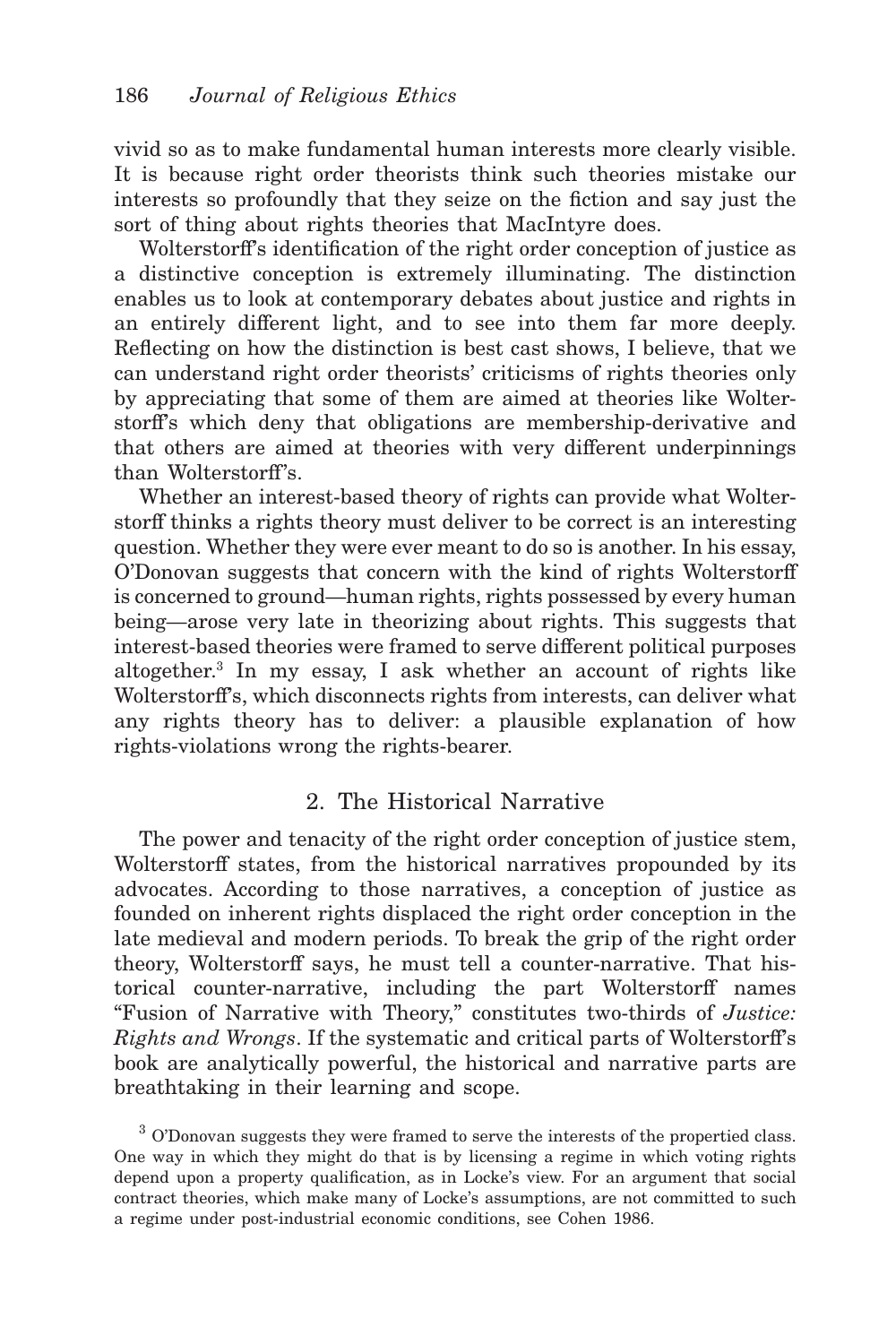In the previous section, I said very briefly why right order theorists might associate Wolterstorff's account of inherent rights with nominalism. In fact, according to one of the narratives spun by right order theorists, the concept of rights was born of that metaphysical position. The concept of rights was, they say, first formulated and deployed by the great nominalist philosopher and controversialist William of Ockham in the fourteenth-century struggles over the mendicant orders. The concept was later taken up, refined, and cemented into modern moral consciousness by thinkers of the European Enlightenment. One of the points of the right order theorists' narrative is to suggest that rights theory departs quite radically from a philosophical and Christian tradition of long standing. However, their narratives are not just stories of departure. They are also tales of decline. That is what gives the narratives their polemical force.

The narrative according to which rights were born of nominalism is deeply indebted to the work of the French historian Michel Villey. That narrative has been contested by the great legal historian Brian Tierney (1997). Wolterstorff draws on Tierney to cast some initial doubts on the narrative, but the real force of Wolterstorff's counter-narrative is conveyed by his own careful rereading of the relevant religious and philosophical history.

Some of that rereading is a rereading of the Hebrew and Christian Scriptures, to which Wolterstorff devotes three important chapters. These chapters show a lifetime's reflection on the Scriptures. The argument is linguistically informed, and their conclusion is subtle. Attridge summarizes it in his contribution to this focus issue: "Wolterstorff does not claim that in the Hebrew Bible or in the New Testament there is any explicit theory of human or natural rights, but rather an ethical framework that assumes that something like such rights are in effect." Wolterstorff also claims that implicit in the scriptures is the assumption that those rights are grounded in human worth (2008, 131).

If Wolterstorff's readings of Scripture are sound, then he has made a powerful point against the right order theorist. As he puts it, speaking of his own counter-narrative:

If this is correct, then the polemic we have been considering has things exactly upside down. The right order theorist discerns that talk of rights as inherent has become the principal language of secular moralists, who claim it as their own. She accepts this claim of the secularists, hands title to the language over to them, and resolves herself to use only the language of right order. Thereby she alienates her birthright and places it in the hands of those many of whom lack the resources for safeguarding it [2008, 64].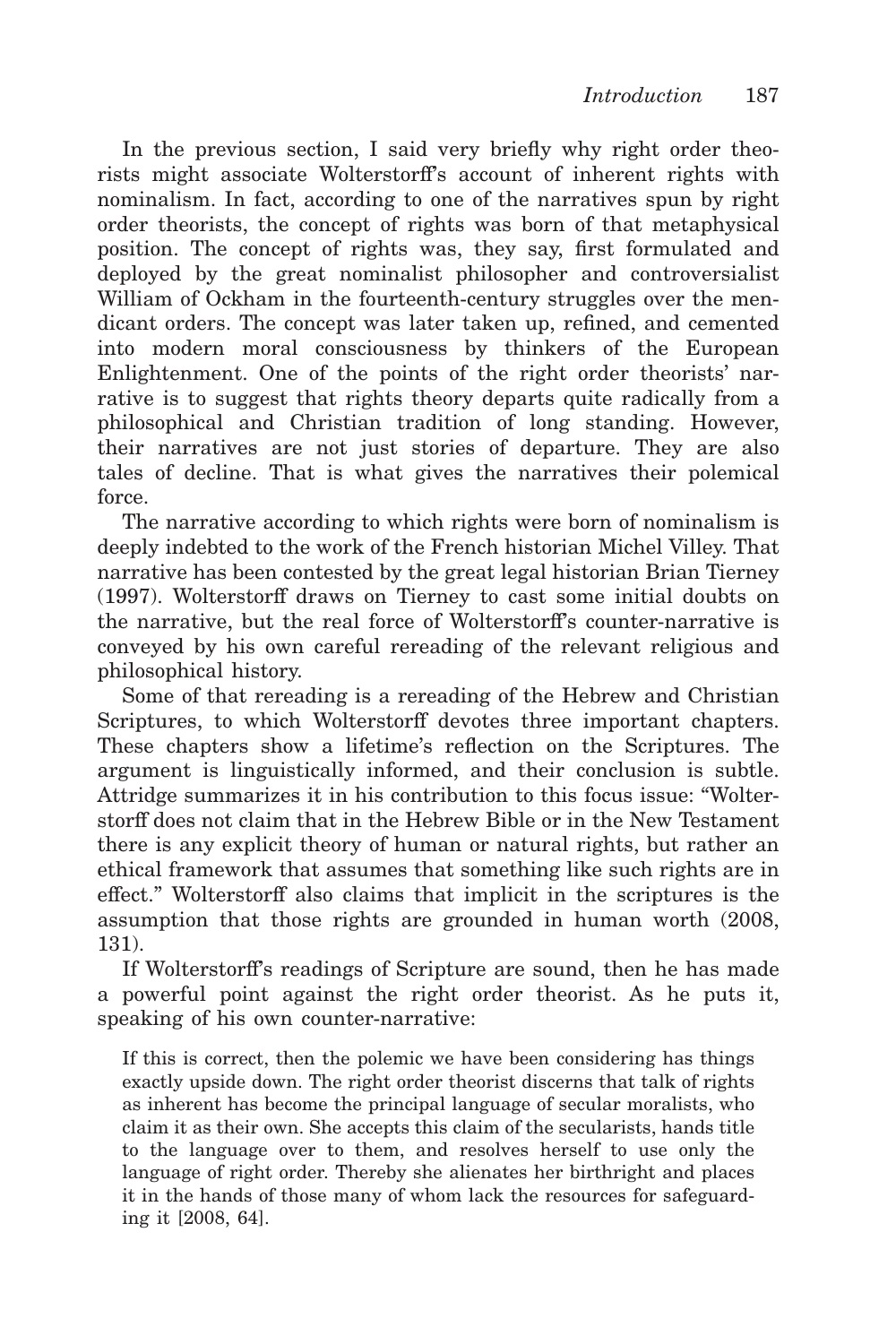Three hundred pages later, in a stirring conclusion, Wolterstorff intimates that our best hope for safeguarding a commitment to human rights lies in widespread acceptance of their theistic underpinning (2008, 393).

*Justice: Rights and Wrongs* merits and will receive a great deal of critical attention. If this focus issue is any indication, a good deal of that attention will be centered on this historical counter-narrative. Attridge's contribution offers some measured corrections to Wolterstorff's reading of the Christian Scriptures, especially the Gospel of Luke. O'Donovan offers a vigorous, sophisticated, and broad-gauged critique of the counter-narrative.

## 3. Justice as Inherent Rights

We have seen that Wolterstorff thinks there are some rights that are inherent rather than conferred, and that inherent rights are not membership-derivative. According to his account, each human being has these rights because of the worth she has in virtue of being loved by God in "the mode of attachment." Many of the details of Wolterstorff's account have already been anticipated; they are also spelled out in my paper and in Bernstein's. In this section, I will simply draw the main points together in a way that, I hope, displays the broad contours of the view.

Wolterstorff's account is an account of what he calls "primary justice." It is not intended to cover the rectification of departures from justice, but Wolterstorff does not idealize away all such departures, nor does he try to give an account of a perfectly just society. Rather, Wolterstorff argues that rights are essential to our thinking about justice in part because they are essential to our thinking about *in*justice, and to thinking about injustice from the victim's point of view. "The language of rights and of being wronged," he writes, "enables the oppressed to bring their own moral condition into the picture: they have been deprived of their right to better treatment, treated as if they were of little worth" (2008, 9). This is something that the language of obligations does not convey, since that language expresses matters from the agent's rather than the patient's point of view.

What are rights? According to Wolterstorff, they are "normative social relationships." More specifically, they are claims to the good of being treated in certain ways by persons and other social entities (2008, 263). As I noted earlier, *Justice: Rights and Wrongs* is an attempt to show why persons stand in these relationships to others and to certain goods. It is not an attempt to argue that human beings have a particular set of rights. Indeed, Bernstein takes Wolterstorff to task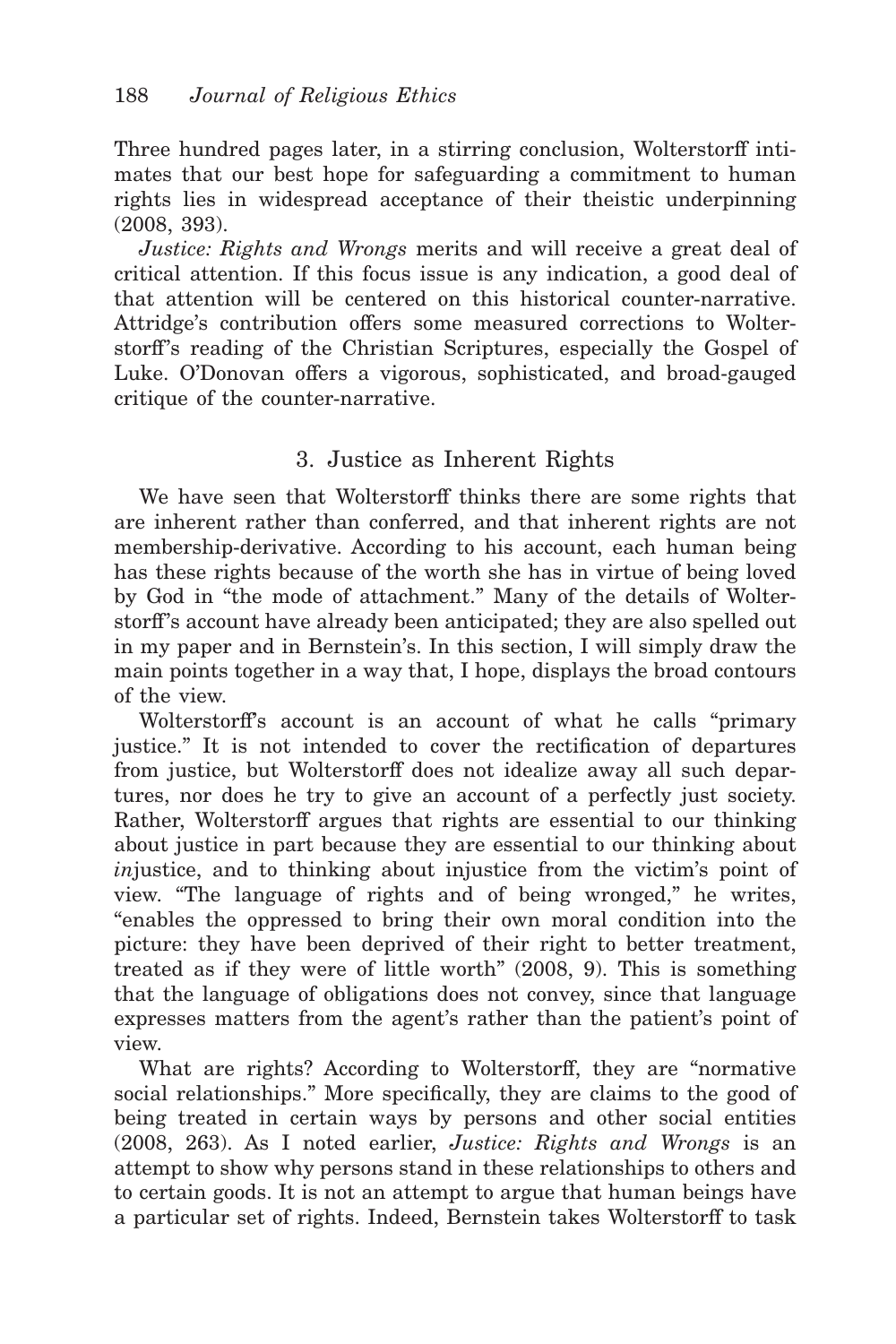for failing to give us an account that would help to settle what human rights we have.

As we have already seen, Wolterstorff thinks that rights and obligations are correlative. He expresses the relation between rights and duties very precisely in what he calls the "Principle of Correlatives": If Y belongs to the sort of entity that can have rights, then X has an obligation toward Y to do or refrain from doing A if and only if Y has a right against X to X's doing or refraining from doing A (2008, 34). One natural answer to the question of why we stand in these "normative social relationships," which exploits the Principle of Correlatives, is that we stand in them because we are under obligations. I have a right to the free enjoyment of my home, for example, because others are obligated not to enter it unbidden. I have a right to traverse public spaces unmolested because others are obligated to leave me alone. This answer prompts the further question of what grounds these obligations. Many responses to *that* question are possible: that God has imposed certain obligations upon us by fiat, for example, or that we are obligated not to do things that are—in some way that needs to be spelled out—bad. What these answers have in common is that they attempt to ground justice on something other than rights. This, as we saw, is the strategy of the right order theorist. Wolterstorff does not simply contrast his own account with the right order theorist's. He criticizes right order theory in some detail. The version he considers is one according to which justice is founded on obligations imposed by divine command. The arguments against divine command theories of obligation are laid out in the pivotal chapter twelve of *Justice*.

We saw earlier that the right order theorist thinks obligations are established by norms that are ordained for the government or ordering of societies. That is why right order theorists are committed to thinking that natural rights are membership-derived. A question that needs to be asked, then, is whether the divine command theory at which Wolterstorff takes aim reflects the social nature of the commands. Does it make a difference to the right order theorist's argument that those commands are the rules of a society—or, in Jerome Schneewind's phrase, of a "divine corporation" (Schneewind 1984)<sup>4</sup>—members of which naturally need a sovereign to order their behavior toward a common good? How appeal to a divine corporation would alter the defense of divine command theory is for the right order theorist to say. If Wolterstorff's arguments still succeed, then the right order theorist must be wrong. Justice must be founded on rights and not obligations.

<sup>&</sup>lt;sup>4</sup> Schneewind very helpfully fills in the background assumptions of pre-Kantian right order theory.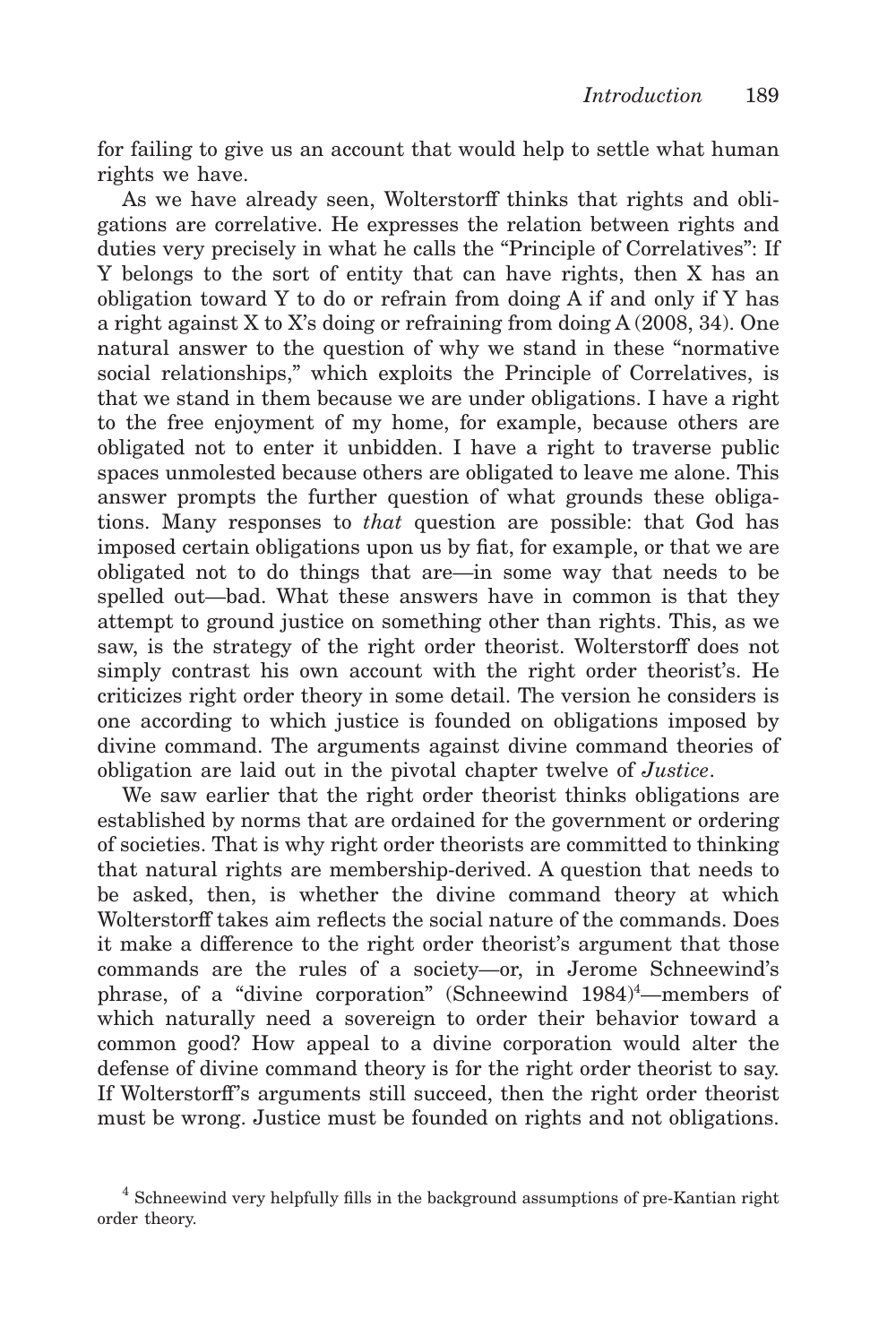What accounts for our having rights? In the constructive part of his book, Wolterstorff develops a very ingenious answer to this question, an answer that he hopes will account for why each and every human being has rights, regardless of her capacities.

The first step toward the answer pushes off from the place that rights occupy in our practical reasoning. Suppose someone has a right to be treated in a certain way—he has the right to a Social Security check because he is an American over 65, or she has the right to be declared the winner of a piano competition because of her superior performance (Wolterstorff 2008, 288–92). Then the fact that he or she has that right is not simply to be weighed in a balance with other considerations that bear on our actions. We are not to consider what is to be gained and lost by issuing a Social Security check or by awarding first place in a piano competition. We are just supposed to do it. Thus, the fact that someone has a right is supposed to preempt competing considerations, so that they have no force or weight at all in our practical reasoning. When someone has a right, considerations that compete with it are, Wolterstorff says, "off the table" (2008, 291), "no questions asked" (2008, 292). That is why it is said that rights are peremptory or—in Ronald Dworkin's memorable and picturesque phrase—that rights are "trumps" (1977, 153).

The trumping force of rights provides a promising clue, Wolterstorff thinks, to why we have them. Since rights are claims to good treatment, to violate someone's rights is to deprive her of a form of good treatment to which she has a claim. To do this is to wrong her. I believe Wolterstorff thinks it obvious that not only are we never to wrong others, but also the fact that some act would wrong her preempts the force of any reasons we might have to perform the act. So the source of the peremptory force of rights is the peremptory force of the wrongness of violating rights. Rights are trumps, we might say, because wrongs are trumps. That is why Wolterstorff states that "*wronging* is the source of rights" (2008, 293).

Why is it wrong to violate someone's rights? The wrong cannot reside simply in, for example, the physical harm done to someone when her right not to be tortured is violated, since she could suffer comparable physical harm from an accident. Accidents are not violations of rights and do not constitute wrongings. At the heart of wronging, Wolterstorff argues, is a failure to show respect for the one who is wronged.

Wronging is disrespectful treatment—treatment of which Wolterstorff gives a fascinating analysis, using the novel notion of an action's "respect-disrespect import" (2008, 296). Someone can act without intending to be disrespectful, but her action can express disrespect for someone else even so. It does so because of the "disrespect import" her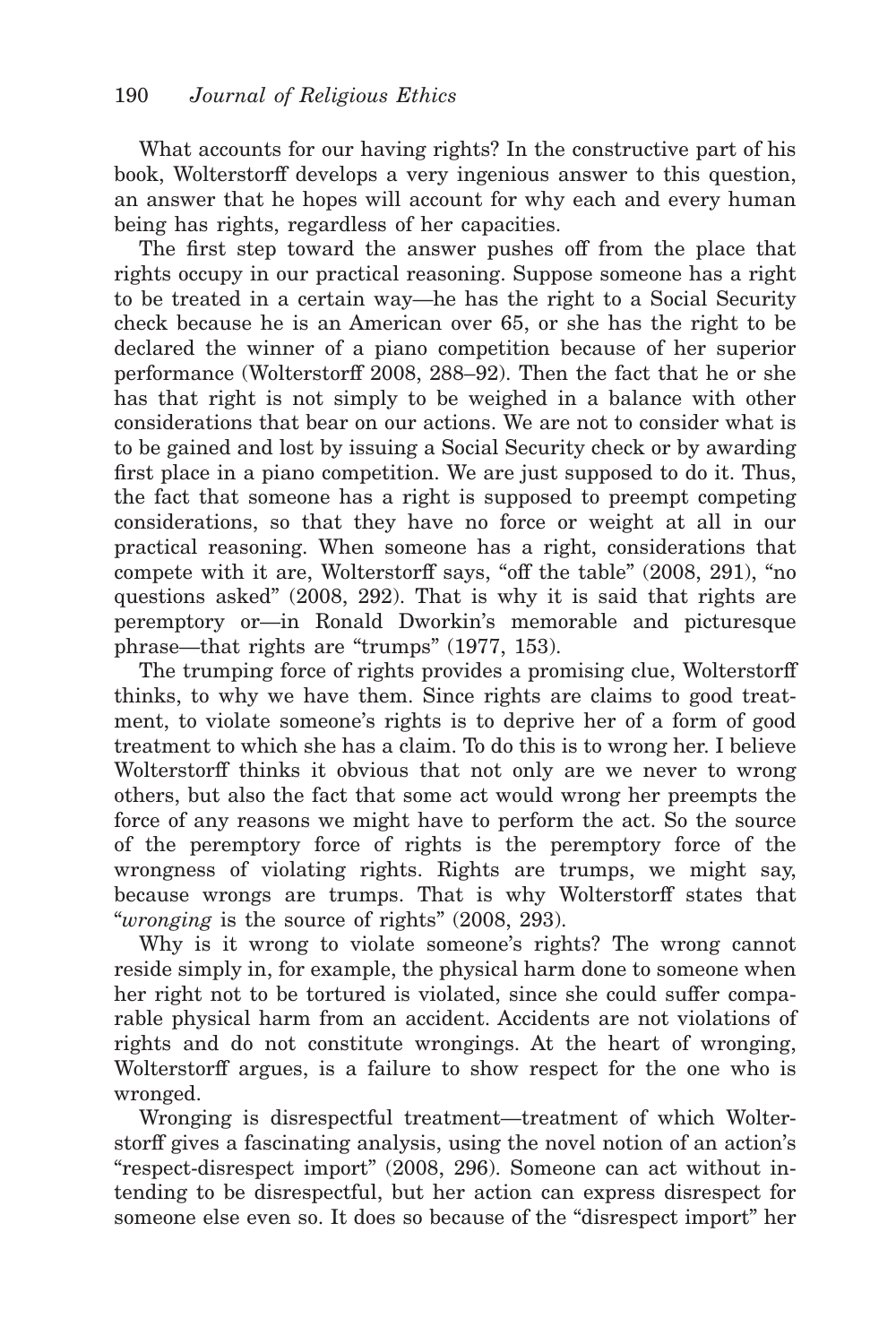action has. The upshot of Wolterstorff's analysis is that someone subjects another to disrespectful treatment when the respectdisrespect import of her action fails to comport with the worth that she has. Thus to fail to respond appropriately to someone's worth is to disrespect—or, as Wolterstorff says, to "under-respect"—her. Wolterstorff thinks that it is always wrong to treat something as having less worth than it does. This, he says, is his *Ur Principle* (2008, 370). To under-respect someone's worth therefore wrongs her. Wronging, as we saw, is the source of rights. So the ultimate explanation of why human beings have rights, and have claims to certain sorts of treatment, is that a failure to treat human beings in the requisite ways is a failure to respond appropriately to their worth.

At this point, we might have expected Wolterstorff to use the notions of respect and worth to explain a crucial move in his account, one that I previously said he takes as obvious—the claim that wrongs trump. He might have said that if some act would express disrespect for another, then the fact that it would preempts any reasons in favor of performing it. That is, we might have expected him to say that wrongs trump because disrespect trumps. Of course, given his analysis of disrespect, Wolterstorff would then have to say that if some act would amount to treating something as having lesser worth than it does, then *that* fact trumps competing considerations and takes them "off the table." That would be a very strong claim, much stronger than the claim that treating something as having lesser worth than it does is always wrong. Perhaps Wolterstorff thinks it too strong, and that is why he seems not to take his argument in this direction.

The crux of Wolterstorff's account of rights is therefore, as Bernstein points out, his account of human worth. We have already seen what that account says. Human beings have many kinds of worth. The relevant kind is that which is bestowed on each of them by God, in virtue of God's love for each of them, given in the mode of attachment. That kind of love is, I suggested above, bestowed individual by individual, rather than on humankind as a whole. As we have seen, the love of attachment is not given in response to any of the beloved individual's excellences (Wolterstorff 2008, 189–90), and the worth that results does not involve any reference to human capacities (2008, 352). Why, then, does God love individual human beings at all, and love us equally and permanently? These are among the questions that Bernstein presses in his subtle and searching examination of Wolterstorff's view.

A brief introduction cannot do justice to the richness, nuance, and scope of *Justice: Rights and Wrongs*. I have barely touched on some parts of the book. I have said nothing at all about others, such as the very interesting treatment of Augustine and eudaimonism that